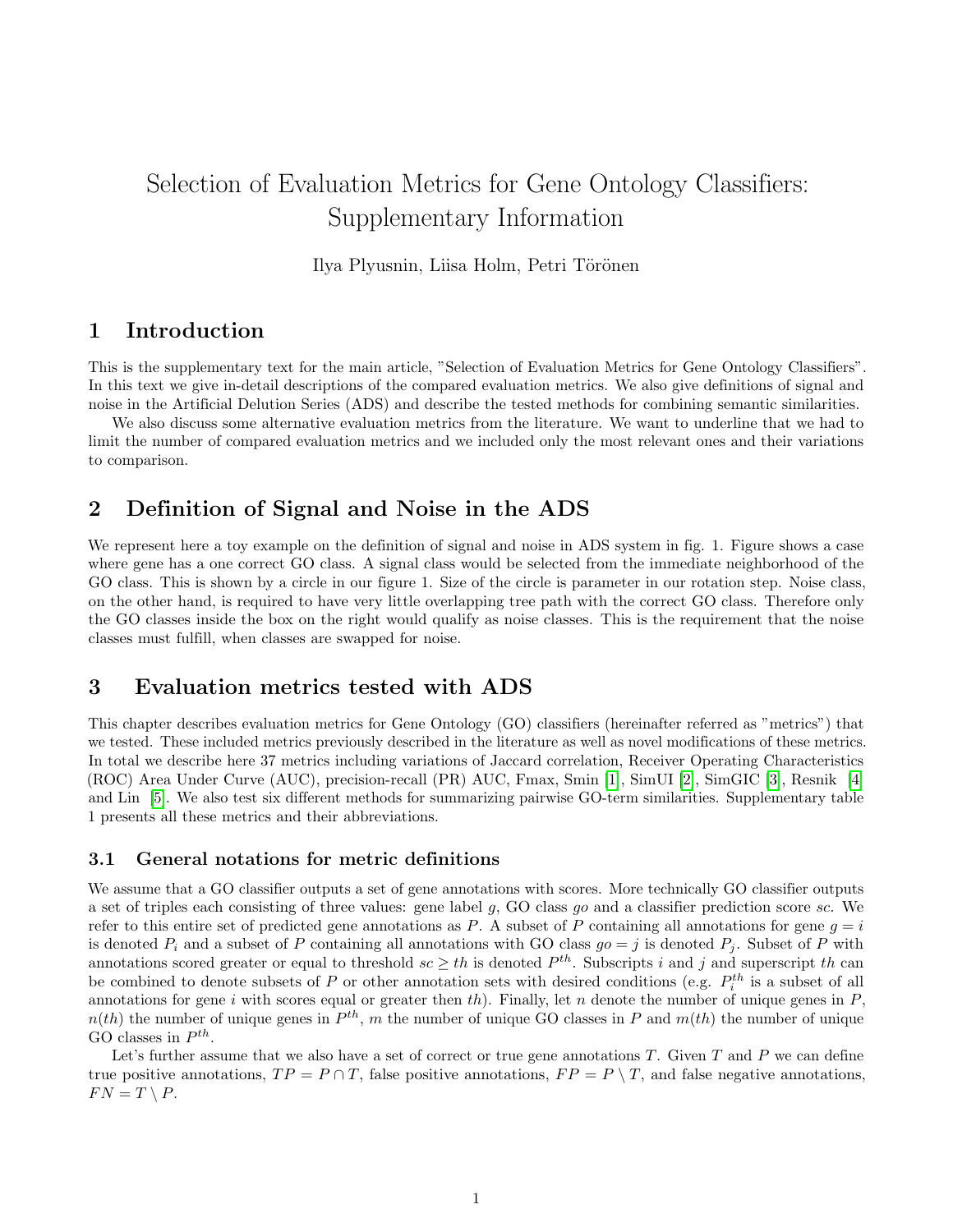

Fig 1. Signal and Noise definition Figure shows an example how signal and noise are defined in ADS. We have correct GO class, shown in green, in left branch. It's neighborhood in GO tree is shown in blue and we select either class itself or one of nearest parents as signal class. Noise class would be selected from distant branches, demonstrated with a red nodes.

For ROC AUC metrics we will also need the set of true negative annotations N. We define true negatives as the Cartesian product of the set of genes in  $T$  and the set of GO classes in GO subtracted by the correct set  $T$ :  $N = genes(T) \times classes(GO) \setminus T$ 

### 3.2 Simple metrics based on Jaccard index

Jaccard index or Jaccard similarity coefficient between predicted  $P$  and true  $T$  annotation sets at threshold  $th$  is defined as

$$
Jacc(P, T, th) = \frac{|P^{th} \cap T|}{|P^{th} \cup T|} = \frac{|TP^{th}|}{|TP^{th}| + |FP^{th}| + |FN^{th}|}
$$

Jaccard index is a function of threshold th. In order to convert this into a scalar metric we can take maximum value over all thresholds. Basic Jaccard formula can be applied to evaluate a set of predicted annotations  $P$  in three ways. First, we can treat all annotations  $x \in P$  equally disregarding any grouping of individual annotations by shared genes or GO classes. This is our definition of unstructured Jaccard, USJacc

$$
US\,\, Jacc = \max_{th} \frac{|TP^{th}|}{|TP^{th}| + |FP^{th}| + |FN^{th}|} \tag{1}
$$

Second, we can calculate Jaccard index separately for each gene and take the average of these values. This metric has been proposed earlier as  $SimUI$  by Gentleman [\[2\]](#page-9-1). To remain consistent in our terminology we refer to this metric as Gene-Centric Jaccard, GCJacc:

$$
GC\,\,Jacc = \max_{th} \frac{1}{n(th)} \sum_{i=1}^{n} \frac{|TP_i^{th}|}{|TP_i^{th}| + |FP_i^{th}| + |FN_i^{th}|}
$$
\n
$$
(2)
$$

Third, we can interpret predictions P as assignment of genes to GO classes. In this case we calculate Jaccard index separately for each GO class in P. This is our definition of Term-Centric Jaccard (omitted from analysis):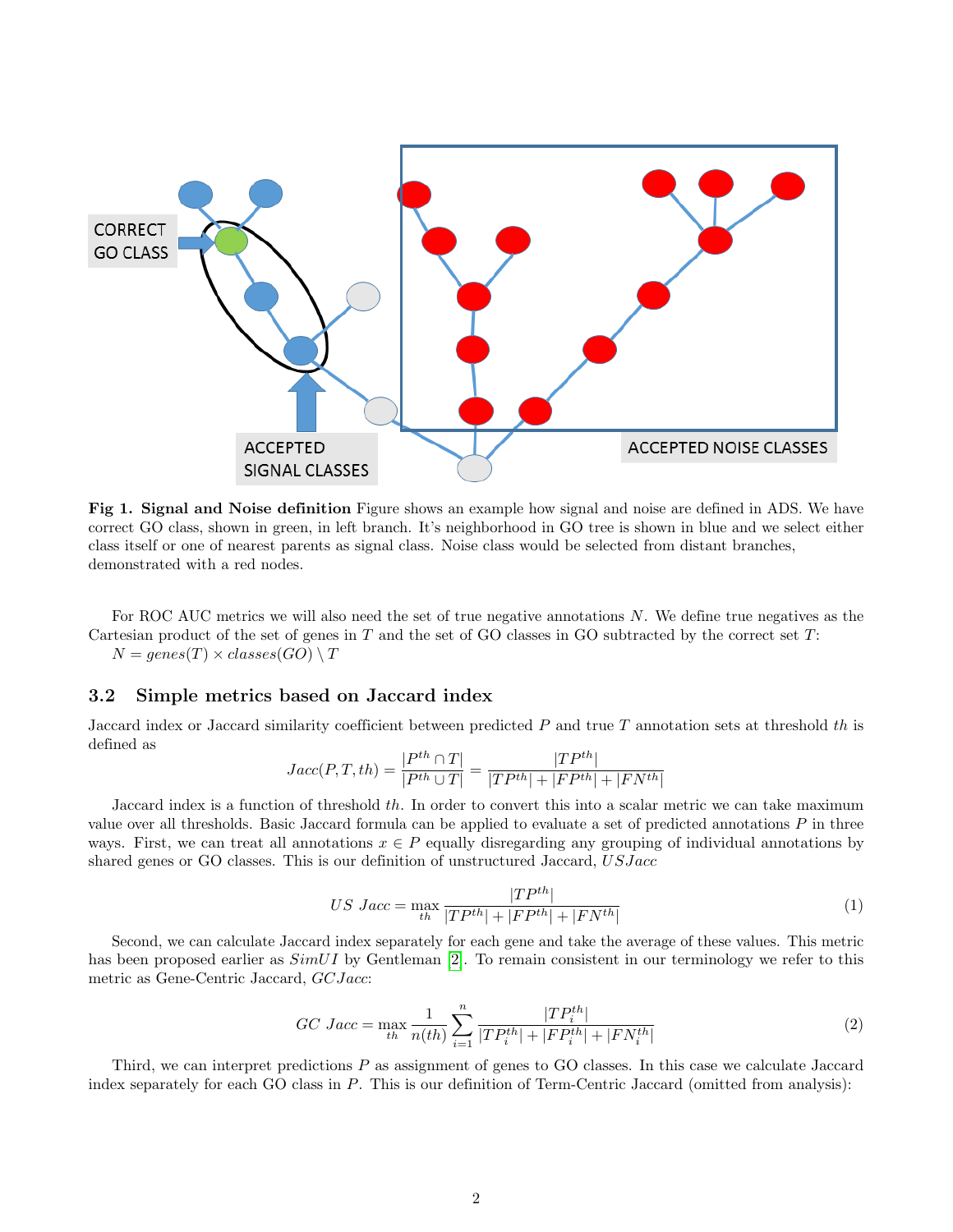$$
TC\,\,Jac = \max_{th} \frac{1}{m(th)} \sum_{j=1}^{m} \frac{|TP_j^{th}|}{|TP_j^{th}| + |FP_j^{th}| + |FN_j^{th}|}
$$

Note that we propagate the annotations to ancestor nodes with these Jaccard methods.

### 3.3 Metrics based on ROC and PR curves

When evaluating a binary classifier that produces a list of scored predictions we are generally interested in estimating the level of false positive and false negative errors. Generally the number of false positives and false negatives depend on the score threshold and are in inverse relation to each other: by increasing threshold the number of false negatives decreases but the number of false positives increases. In classical ROC analysis this balance is quantified by plotting True Positive Rate (TPR) against False Positive Rate (FPR):

$$
TPR(P, T, th) = \frac{|P^{th} \cap T|}{|T|} = \frac{|TP^{th}|}{|TP^{th}| + |FN^{th}|}
$$

$$
FPR(P, T, th) = \frac{|P^{th} \setminus T|}{|N|} = \frac{|FP^{th}|}{|FP^{th}| + |TN^{th}|}
$$

Performance is quantified as area under ROC curve (ROC AUC). AUC is closely related to Mann-Whitney U-statistic and is an estimate of the probability that a binary classifier will rank an instance of the positive class higher than an instance of a negative class [\[6\]](#page-9-5). Let S denote a set of correct annotations, j the positive subset and k the negative subset. Let  $rank(x, S)$  denote ranks assigned by the classifier to  $x \in S$ .

Then ROC AUC for positive class  $i$  and negative class  $k$  is:

$$
AUC(rank, j, k) = \frac{1}{|j||k|} \left( \sum_{x \in j} rank(x, S) - \frac{|j|(|j|+1)}{2} \right)
$$

AUC is a metric for binary classification. Here we consider a number of ways to extend this to a multi-class problem. Hand and Till [\[6\]](#page-9-5) define the M metric, which is an arithmetic average of pairwise class comparisons. When applied to GO this means an arithmetic average of all pairs of GO classes in T. Ferri et all [\[7\]](#page-9-6) define the AUNU metric, which is an arithmetic mean of one-vs-all class comparisons. This definition is similar to that used in CAFA2 competition [\[8\]](#page-9-7) where j was set to one of GO-classes in T and k to a union class covering all genes not in j. Further, we suggest that j can be set cover all annotations in T and k to all other possible annotations i.e. the N set. These approaches lead to different AUC variants.

First, let us define positive class as the entire set of correct annotations  $T$  and negative class as all other possible annotations N. We refer to this metric as the unstructured AUC:

$$
US\ AUC(rank, T, N) = \frac{1}{|T||N|} \left( \sum_{x \in T} rank(x, T \cap N) - \frac{|T|(|T|+1)}{2} \right) \tag{3}
$$

Second, we calculate similar metric gene-wise. We refer to this metrics as the gene-centric AUC:

$$
GC\ AUC(rank, T, N) = \frac{1}{n} \sum_{i=1}^{n} \frac{1}{|T_i||N_i|} \Big( \sum_{x \in T_i} rank(x, T_i \cap N_i) - \frac{|T_i|(|T_i| + 1)}{2} \Big) \tag{4}
$$

Third variant is the arithmetic mean of one-vs-all class comparisons given in general terms by Ferri et all [\[7\]](#page-9-6) (i.e. the AUNU metric) and applied to GO-classifiers in CAFA competitions. We refer to this as the term-centric AUC. Let genes<sub>j</sub> denote the subset of genes in T annotated with GO-class j and let  $n_j$  denote the size of that subset. Then term-centric AUC is:

$$
TC \ AUC(P,T) = \frac{1}{m} \sum_{j=1}^{m} \frac{1}{n_j * (n - n_j)} \Big( \sum_{x \in genes_j} rank(x, genes) - \frac{n_j * (n_j + 1)}{2} \Big) \tag{5}
$$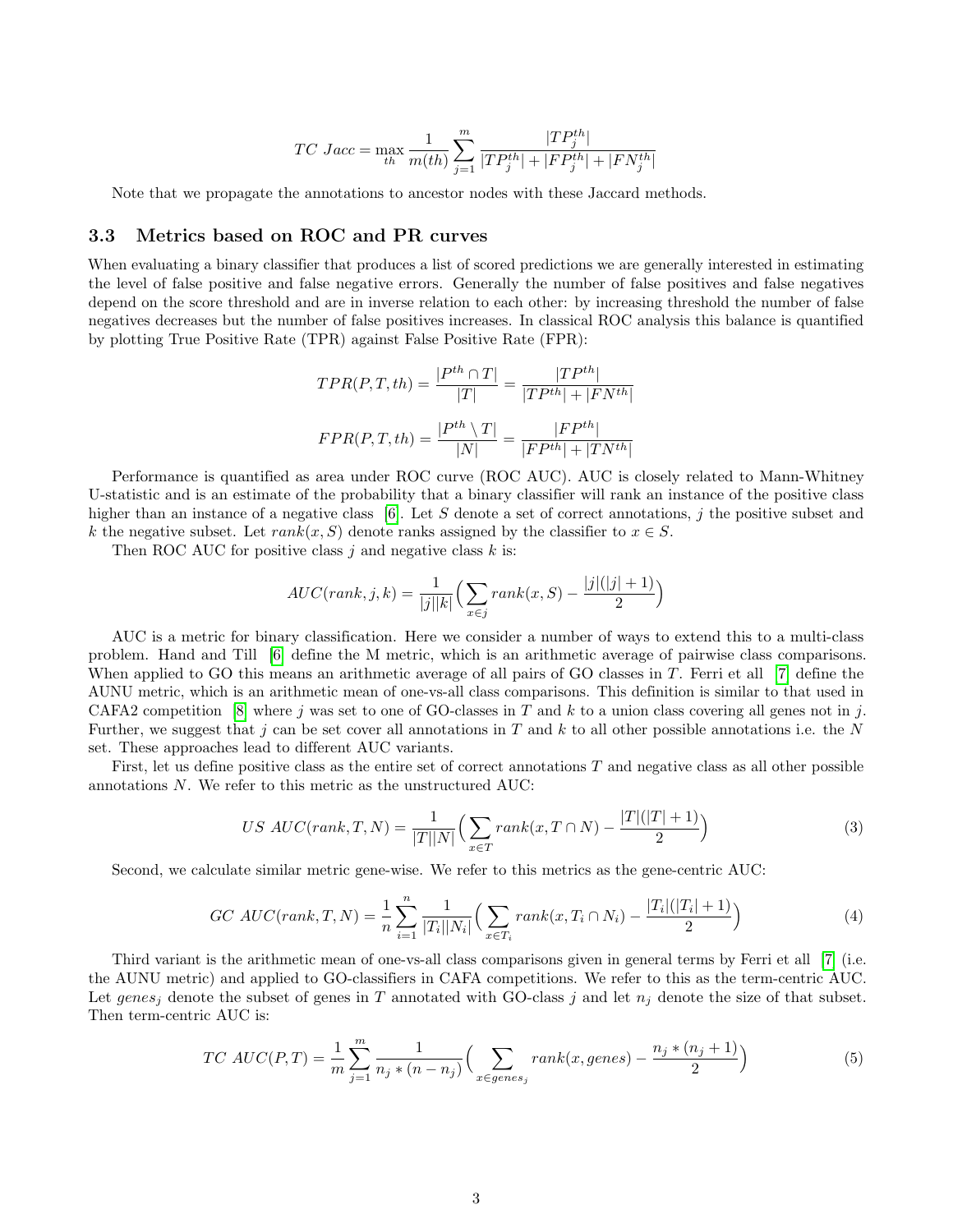Another method to quantify the balance between false positives and false negatives is to plot precision against recall. Precision,  $pr(th)$ , is defined as the fraction of true positives from predicted and recall (syn. sensitivity),  $rc(th)$ , as the fraction of true positives from correct annotations:

$$
pr(P, T, th) = \frac{|TP^{th}|}{|TP^{th}| + |FP^{th}|}
$$

$$
rc(P, T, th) = \frac{|TP^{th}|}{|TP^{th}| + |FN^{th}|}
$$

Area under precision-recall curve (AUCPR) is a scalar metric that reflects classifiers overall accuracy. Several authors have argued that AUCPR is better suited for classification involving class imbalance problem (for a discussion see [\[9\]](#page-9-8)). We note that both US AUC and GC AUC have negative class manyfold larger then the positive class and are thus susceptible to class imbalance.

In our implementation we calculated AUCPR from  $pr(th)$  and  $rc(th)$  curves using trapezoidal method [\[9\]](#page-9-8). As with ROC AUC, basic AUCPR formula can be applied to evaluated a set of predicted GO annotations in three ways. For unstructured AUCPR we treat all  $x \in P$  equally disregarding any grouping of individual annotations by shared genes or GO classes. For gene-centric AUCPR we calculate  $pr$  and  $rc$  separately for each gene and calculate the arithmetic mean of these values prior to AUC calculus. For term centric AUCPR we calculate pr and rc for each GO class separately and calculate the arithmetic mean of these values prior to AUC calculus. Definitions for variations of precision, recall and AUCPR are then

$$
pr_{us}(th) = \frac{|TP^{th}|}{|TP^{th}| + |FP^{th}|}
$$

$$
rc_{us}(th) = \frac{|TP^{th}|}{|TP^{th}| + |FN^{th}|}
$$

$$
US\ AUCPR(P,T) = AUC(pr_{us}(th), rc_{us}(th))
$$
\n
$$
(6)
$$

$$
pr_{gc}(th) = \frac{1}{n(th)} \sum_{i=1}^{n} \frac{|TP_i^{th}|}{|TP_i^{th}| + |FP_i^{th}|}
$$

$$
rc_{gc}(th) = \frac{1}{n(th)} \sum_{i=1}^{n} \frac{|TP_i^{th}|}{|TP_i^{th}| + |FN_i^{th}|}
$$

$$
GC\ AUCPR(P,T) = AUC(pr_{gc}(th), rc_{gc}(th))
$$
\n<sup>(7)</sup>

$$
pr_{tc}(th) = \frac{1}{m(th)} \sum_{j=1}^{m} \frac{|TP_j^{th}|}{|TP_j^{th}| + |FP_j^{th}|}
$$

$$
rc_{tc}(th) = \frac{1}{m(th)} \sum_{j=1}^{m} \frac{|TP_j^{th}|}{|TP_j^{th}| + |FN_j^{th}|}
$$

$$
TC\ AUCPR(P, T) = AUC(pr_{tc}(th), rc_{tc}(th))
$$
(8)

F-metric is a simple metric based on precision and recall, or the harmonic mean of precision and recall at fixed threshold. It's maximum over all the thresholds, Fmax metric, is a popular implementation of it, and has been used extensively in CAFA competitions [\[8,](#page-9-7) [10\]](#page-9-9) Note that the precision and recall values are calculated gene-wise at each threshold th and average values  $pr_{gc}(th)$  and  $rc_{gc}(th)$  are used:

$$
Fmax = \max_{th} \frac{2 \times pr_{gc}(th) \times rc_{gc}(th)}{pr_{gc}(th) + rc_{gc}(th)}
$$
\n(9)

Ferri et al. [\[7\]](#page-9-6) considered an alternative usage for F-measure, where an average is calculated across all predicted classes. This would correspond to our Class Centric analysis. In their analysis the threshold was predefined for the analysis.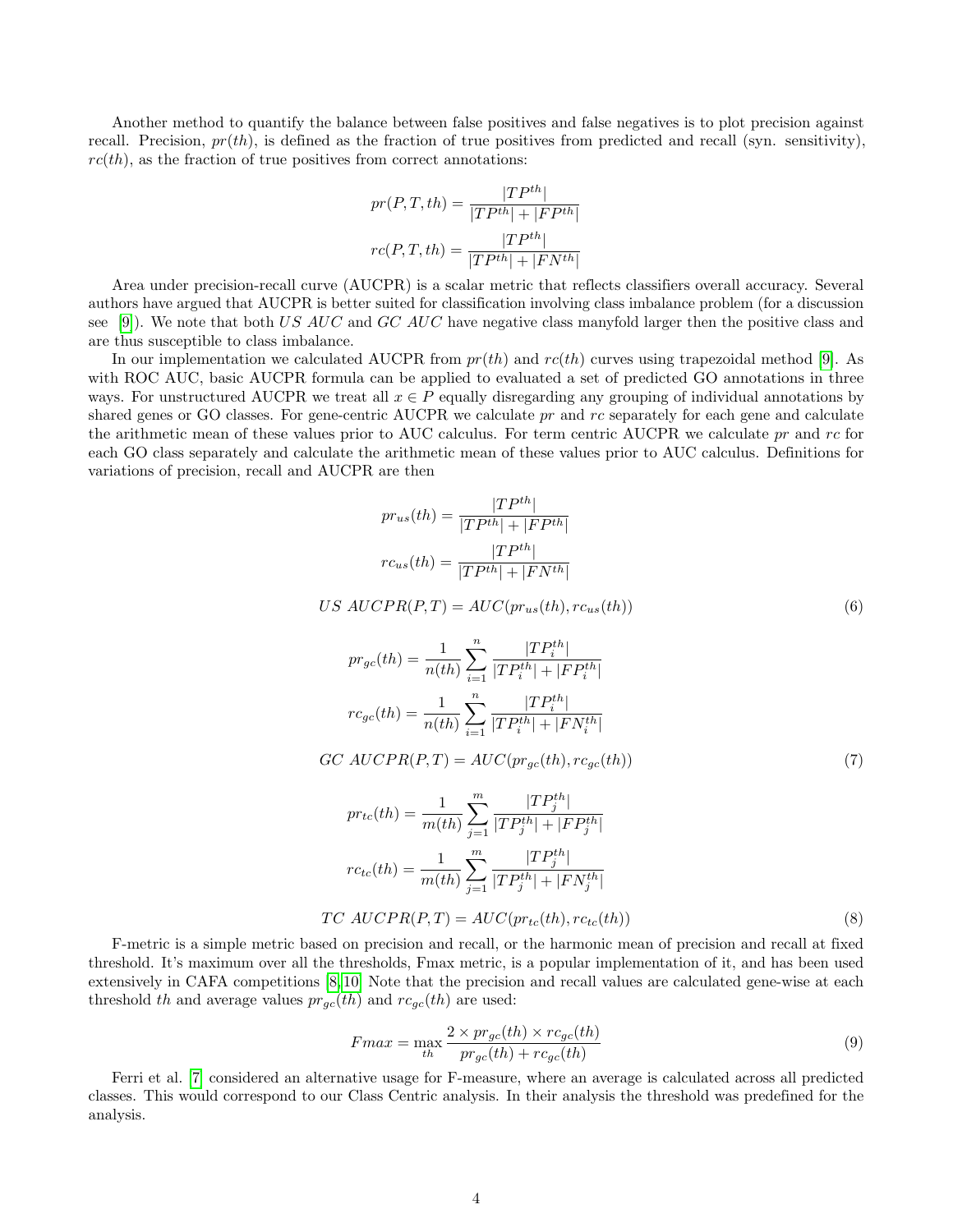#### 3.4 Information content

One major challenge with GO structure is the variation in the class sizes we see in the data. This causes the naive prediction of largest GO classes perform well on comparisons (see main article). This problem can be corrected by adding weights, called Information Contents to the class predictions that emphasize the smaller more meaningful classes. Resnik defined the information content of an individual GO class x as the negative log likelihood of  $x$  [\[4\]](#page-9-3). Likelihoods  $p(x)$  for GO classes can be estimated from a corpus of GO annotations such as UniProt Gene Ontology Annotation database (UniProt-GOA). Thus information content of a GO class  $x$  can be defined in terms of it's frequency  $f(x)$  in a given database:

$$
ic(x) = \log \frac{1}{p(x)} = \log \frac{1}{f(x)}
$$

Clark and Radivojac defined information content of GO subgraph  $G$  as a negative log likelihood of  $G$  [\[1\]](#page-9-0). Let  $\mathcal{P}(x)$  denote the set of immediate parents of x in the GO graph. Then the likelihood of subgraph G can be factorized as a product of conditional probabilities,  $p(G) = \prod_{x \in G} p(x|P(x))$  [\[1\]](#page-9-0). Conditional probabilities  $p(x|P(x))$  and a quantity corresponding to  $ic(x)$  can be estimated from a given database (e.g. from UniProt-GOA):

$$
ic2(x) = \log \frac{1}{p(x|\mathcal{P}(x))}
$$

Information content of a subgraph G is then defined as a sum of  $ic2(x)$  values for all  $x \in G$ :

$$
ic(G) = log \frac{1}{p(G)} = \sum_{x \in G} ic2(x)
$$

For the sake of comparison we also used a simpler definition of subgraph information content that is based on  $ic(x)$  values:

$$
ic'(G) = \sum_{x \in G} ic(x)
$$

We note that  $ic'(G)$  is a simplification that treats probabilities on individual nodes in G as independent of each other, which is clearly not the case. The motivation for using both  $ic(G)$  and  $ic'(G)$  is to evaluate the extent to which this simplification will effect the utility of metrics incorporating these definitions. Furthermore, the semantic similarities, used here, require simpler ic score. Whenever both definitions are used we label metrics based on  $ic(G)$ with "ic2." prefix and metrics based on  $ic'(G)$  with "ic." prefix. The logic here is to label metrics according to the  $ic(x)$  or  $ic2(x)$  values that are used in there calculus.

#### 3.5 Metrics incorporating information content

Pesquita et al introduced an ic weighted Jaccard index [\[3\]](#page-9-2):

$$
SimSIG(P, T) = \max_{th} \frac{1}{n} \sum_{i=1}^{n} \frac{ic(TP_i^{th})}{ic(TP_i^{th}) + ic(FP_i^{th}) + ic(FN_i^{th})}
$$
(10)

Note that gene-wise quotients in this equation are ratios that can get similar values for genes with very different number of annotations. This can overweight genes that have few annotations and underweight genes with many annotations. To overcome this limitation we introduce a modified version that treats all annotations equally as in unstructured AUC and Jaccard metrics:

$$
SimSIG2(P, T) = \max_{th} \frac{ic(TP^{th})}{ic(TP^{th}) + ic(FP^{th}) + ic(FN^{th})}
$$
\n
$$
(11)
$$

Clark and Radivojac defined remaining uncertainty,  $ru$ , as the average gene-wise information content of the  $FN$ set and misinformation,  $mi$ , as the average gene-wise information content of  $FP$  set. Based on these, they defined Smin metric (labeled here as  $Smin1$ ).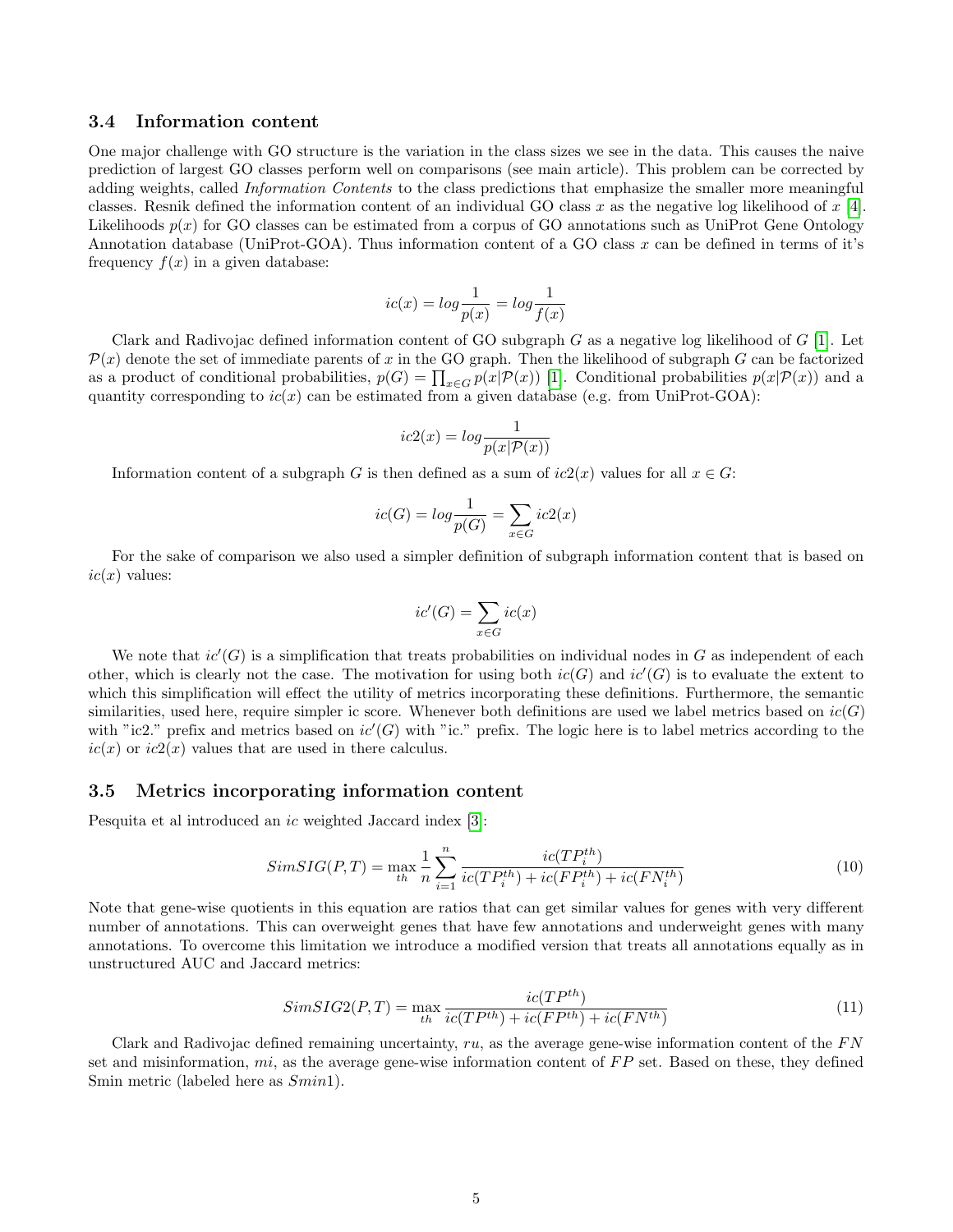$$
ru(th) = \frac{1}{n} \sum_{i=1}^{n} ic(FN_i^{th}) = \frac{1}{n} \sum_{i=1}^{n} \sum_{x \in FN_i^{th}} ic2(x)
$$

$$
mi(th) = \frac{1}{n} \sum_{i=1}^{n} ic(FP_i^{th}) = \frac{1}{n} \sum_{i=1}^{n} \sum_{x \in FP_i^{th}} ic2(x)
$$

$$
Similar(P, T) = \min_{th} \sqrt{ru(th)^2 + mi(th)^2}
$$
(12)

Note that  $Smith$  has no gene-centric terms in it's equation. At the core of this metric is the sum of  $ic(FN_i^{th})$ and  $ic(FP_i^{th})$  terms across all genes. This makes  $Smithi$  insensitive to distribution of misclassification errors across genes and is by this property similar to other unstructured metrics. To test how gene-centric terms would effect this metric we introduce a variation of  $Smith$  by changing the order of arithmetic average and Euclidean distance calculus:

$$
Smin2(P,T) = \min_{th} \frac{1}{n} \sum_{i=1}^{n} \sqrt{ic(FN_i^{th})^2 + ic(FP_i^{th})^2}
$$
\n(13)

While considering possible variations for  $Smin$  calculus we noticed that  $1/n$  terms can be moved outside the squere root. Thus, by multiplying  $Smin1$  by n (the number of genes) we can define a simpler metric that has the same variance and ADS performance as  $Similari$ :

$$
Smin1(P, T) = \min_{th} \sqrt{\left(\frac{1}{n} \sum_{i=1}^{n} ic(FN_i^{th})\right)^2 + \left(\frac{1}{n} \sum_{i=1}^{n} ic(FP_i^{th})\right)^2}
$$

$$
= \frac{1}{n} \min_{th} \sqrt{ic(FN^{th})^2 + ic(FP^{th})^2}
$$

$$
Smin3(P, T) = Smin1(P, T) * n = \min_{th} \sqrt{\left(ic(FN^{th})^2 + ic(FP^{th})^2\right)}
$$

Furthermore, the CAFA organizers have considered a weighted version of F metric [\[8\]](#page-9-7). This uses sums of Information Content weights instead of counts of predictions. We excluded this from our current comparisons as we had to limit the number of compared metrics.

#### 3.6 Metrics based on pairwise semantic similarities

Metrics listed to this point will only differentiate between exact matches and mismatches of predicted versus correct GO classes. However, using semantic similarity measures it is possible to define metrics that are aware of the relationships between mismatching GO classes in the ontology tree [\[3\]](#page-9-2).

Semantic similarity metrics are generally gene-centric and have at their core pairwise comparison of predicted GO classes against correct GO classes. We implemented three core functions: Resnik [\[4\]](#page-9-3), Lin [\[5\]](#page-9-4) and Ancestor Jaccard index (AJacc). Let  $x \in GO$  and  $y \in GO$  be any two nodes in GO graph. And let  $A(x)$  and  $A(y)$  denote the sets of all ancestors in GO for nodes x and y. Then the most informative common ancestor of x and y is defined by  $MICA(x, y)$  [\[3\]](#page-9-2) (equivalent to minimum subsummer defined by Lord [\[11\]](#page-9-10)):

$$
MICA(x,y) = \underset{z \in A(x) \cap A(y)}{\operatorname{argmax}} ic(z)
$$

The three core semantic similarity metrics are then defined by equations:

$$
Resnik(x, y) = ic(MICA(x, y))
$$

$$
Lin(x, y) = \frac{2 \times ic(MICA(x, y))}{ic(x) + ic(y)}
$$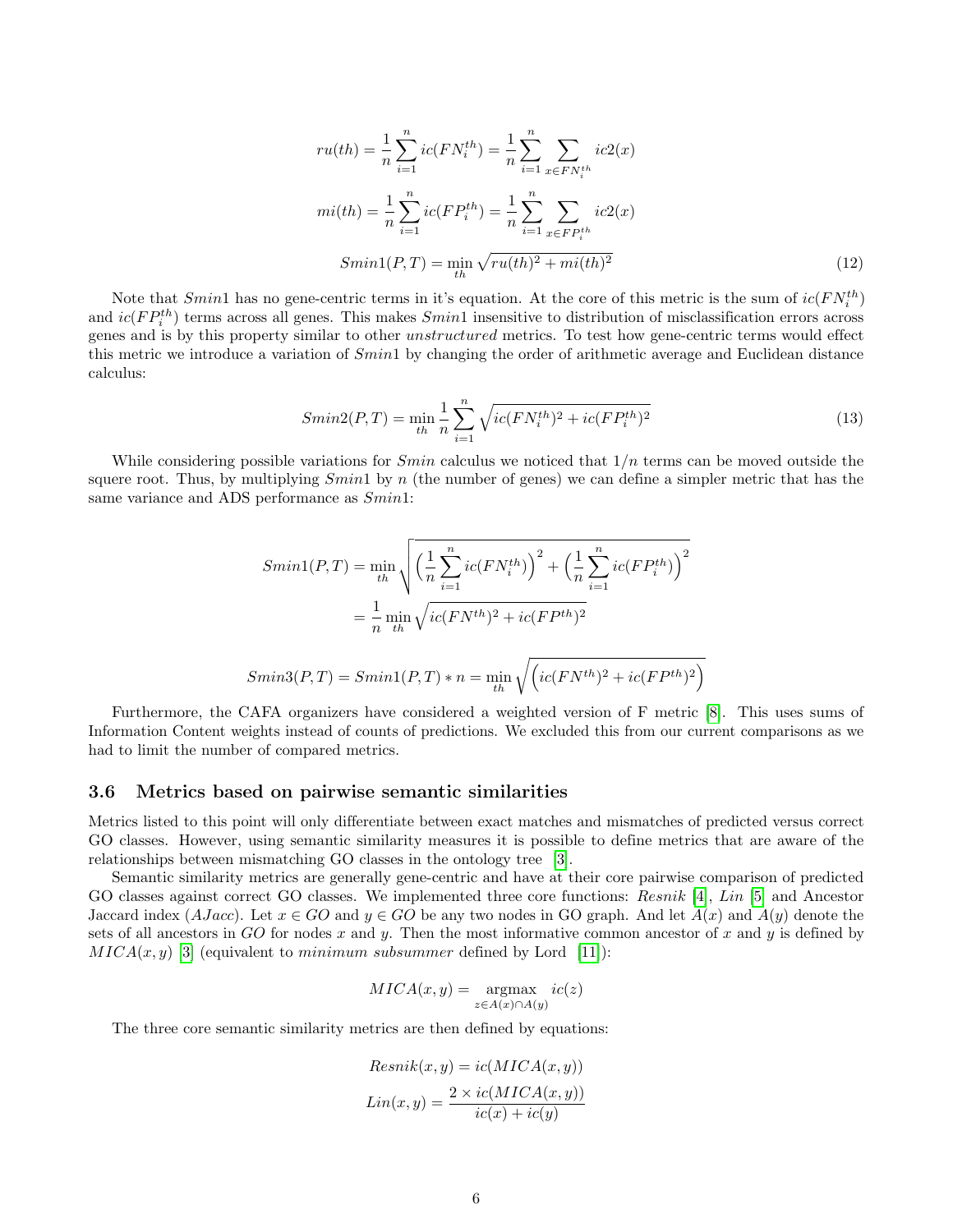$$
AJacc(x, y) = \frac{|A(x) \cap A(y)|}{|A(x) \cup A(y)|}
$$

Now let  $X$  denote the ordered list of predicted GO classes for gene  $i$  at threshold th and  $Y$  the list of correct GO classes. Predicted GO classes are ordered using the classifiers prediction score. Let  $sem(x, y)$  be any core semantic similarity function between an arbitrary pair of GO classes  $x \in GO$  and  $y \in GO$ . Then pairwise semantic similarities for gene i at threshold th can be summarized by a similarity matrix, with rows standing for predicted and columns for correct GO classes:

$$
SIM(k, l) = sem(X(k), Y(l))
$$

See table 1 for an example on this.

#### 3.7 Combining semantic similarities into a single score

To devise a scalar scoring function, we need to summarize SIM matrix into a scalar value (see table 1). We propose six ways to do this: mean value of SIM (method A), mean value of column maxima of SIM (method  $B$ ), mean value of row maxima of SIM (method C), mean value of methods B and C (method D), min value of methods B and C (method  $E$ ), mean value of pooled column and row maxima of SIM (method  $F$ ).

$$
A(X, Y, sem) = \frac{1}{|X| \times |Y|} \sum_{x \in X} \sum_{y \in Y} sem(x, y)
$$

$$
B(X, Y, sem) = \frac{1}{|Y|} \sum_{y \in Y} \max_{x \in X} sem(x, y)
$$

$$
C(X, Y, sem) = \frac{1}{|X|} \sum_{x \in X} \max_{y \in Y} sem(x, y)
$$

$$
D(X, Y, sem) = \frac{B(X, Y, sem) + C(X, Y, sem)}{2}
$$

$$
E(X, Y, sem) = \min\{B(X, Y, sem), C(X, Y, sem)\}
$$

$$
F(X, Y, sem) = \frac{1}{|X| + |Y|} \left(\sum_{x \in X} \max_{y \in Y} sem(x, y) + \sum_{y \in Y} \max_{x \in X} sem(x, y)\right)
$$

Method A treats all pairwise comparisons equally and is equivalent to the all-pair arithmetic average proposed by Lord [\[11\]](#page-9-10). Method B is the best-match average for correct GO-classes. As such this method is sensitive to false negative errors and insensitive to false positive errors. Method C is the best-match average for predicted classes and is thus sensitive to false positive errors and insensitive to false negative errors (see discussion in the next section). Methods B and C are asymmetrical and this is corrected with method D. Best-match average methods were previously described by several authors [\[3,](#page-9-2) [12–](#page-9-11)[14\]](#page-9-12).

As B can only monitor false negatives and C only the false positives, they are expected to represent weak performance in the analysis. We include them into the analysis as negative controls to see if ADS can detect their performance differences. We further introduce a novel methods  $E$ , that but definition monitors both false negatives and false positives.

Methods  $A$  to  $F$  are functions of threshold th and gene i. To convert these into scalar values for the predicted annotation  $P$  we calculate the selected method for each threshold  $th$  and select the maximum value across all possible thresholds. Let sem be any core semantic similarity function and  $S$  any summation method for the similarity matrix. Semantic similarity metric  $EM_{sem}$  is then:

$$
EM_{sem}(P,T) = \max_{th} \frac{1}{n(th)} \sum_{i}^{n} S(P_i^{th}, T_i, sem)
$$

We combined three sem functions with the six  $S$  functions to defined altogether 18 variations of semantic similarity metrics. In the following section we give equations for  $EM_{sem}$  based on  $Resnik$ . Equations for  $EM_{sem}$ based on *Lin* and *AJacc* are similar.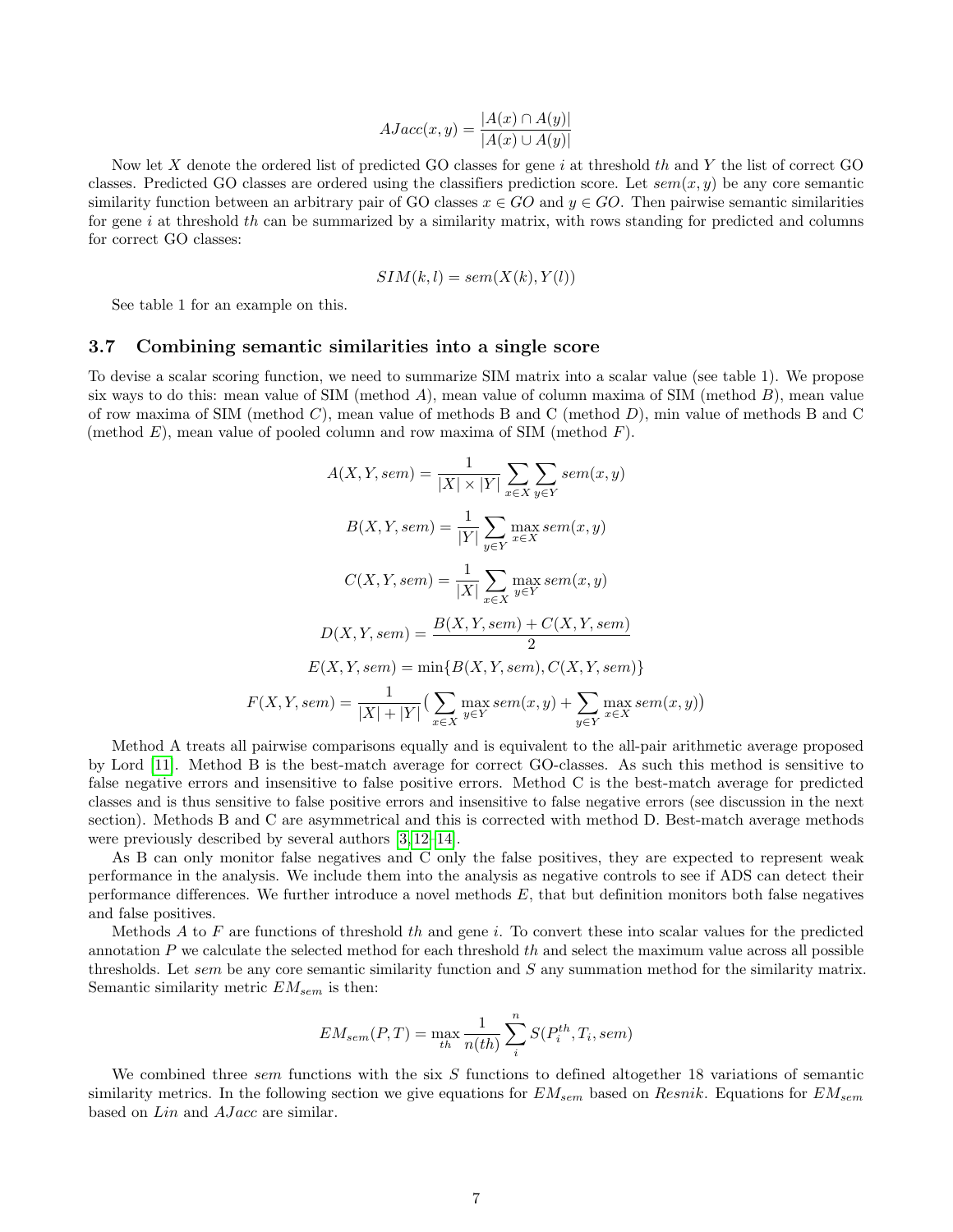$$
Resnik A(P,T) = \max_{th} \frac{1}{n(th)} \sum_{i}^{n} A(P_i^{th}, T_i, Resnik)
$$
\n(14)

$$
Resnik B(P,T) = \max_{th} \frac{1}{n(th)} \sum_{i}^{n} B(P_i^{th}, T_i, Resnik)
$$
\n(15)

$$
Resnik\ C(P,T) = \max_{th} \frac{1}{n(th)} \sum_{i}^{n} C(P_i^{th}, T_i, Resnik)
$$
\n(16)

$$
Resnik D(P,T) = \max_{th} \frac{1}{n(th)} \sum_{i}^{n} D(P_i^{th}, T_i, Resnik)
$$
\n(17)

$$
Resnik E(P,T) = \max_{th} \frac{1}{n(th)} \sum_{i}^{n} E(P_i^{th}, T_i, Resnik)
$$
\n(18)

$$
Resnik\ F(P,T) = \max_{th} \frac{1}{n(th)} \sum_{i}^{n} F(P_i^{th}, T_i, Resnik)
$$
\n(19)

### 3.8 Comparing semantic similarity combination methods

We demonstrate the principles combination methods for semantic similarities with a toy dataset in table 1. We explain strengths and weaknesses of each method especially when the final score is taken to be the maximum score over threshold th positions.

First, it is easy to see that the average of column maxima is expected to grow as the threshold goes lower even with a randomly sampled matrix, as each maximum is selected from larger set of numbers. This means that when the maximum score over th for method B is selected, it will be always at lowest positions. So method B clearly cannot monitor false positives. Therefore, average of row maxima would do better job at separating random matrix from one with signal at the lower th positions.

Situation is totally opposite at the highest threshold positions. When only a single row is selected from randomly sampled matrix, one strong value can alter the result for row maximums. This means that the maximum score over th with method C will most likely at higher th positions. However, now we are not paying attention on how many correct GO classes get annotated. Therefore method C clearly cannot monitor false negatives.

Method A has a different problem. If there is only one GO class in the correct set, then it is possible to obtain good score for correct prediction at high th position. However, assume that a gene has ten correct GO classes and these are very dissimilar from each other in GO tree. Now if classifier predicts the very same GO classes in top-10 positions, 90% of the values in the matrix will represent dissimilarities between GO-classes. Therefore method A is clearly affected by the number and the heterogeneity of the correct GO classes.

Taking an average of B and C, like in method D, mixes weaker and better signal. This might not be good choice when maximum score over th is selected. Indeed, our results show that  $D$  is quite weak method.

Concatenated row and column maxima, as in method F, will always pay more attention to longer vector of maxima. It will pay more attention to column maxima at the higher threshold positions and more attention row maxima at the lower threshold positions. Selecting the minimum of B and C, as in method E, requires that both mean of row and column maxima show strong signal. This is more challenging to row maxima at lower positions and to column maxima at higher positions. Therefore we propose methods E and F as new summation methods for semantic similarities.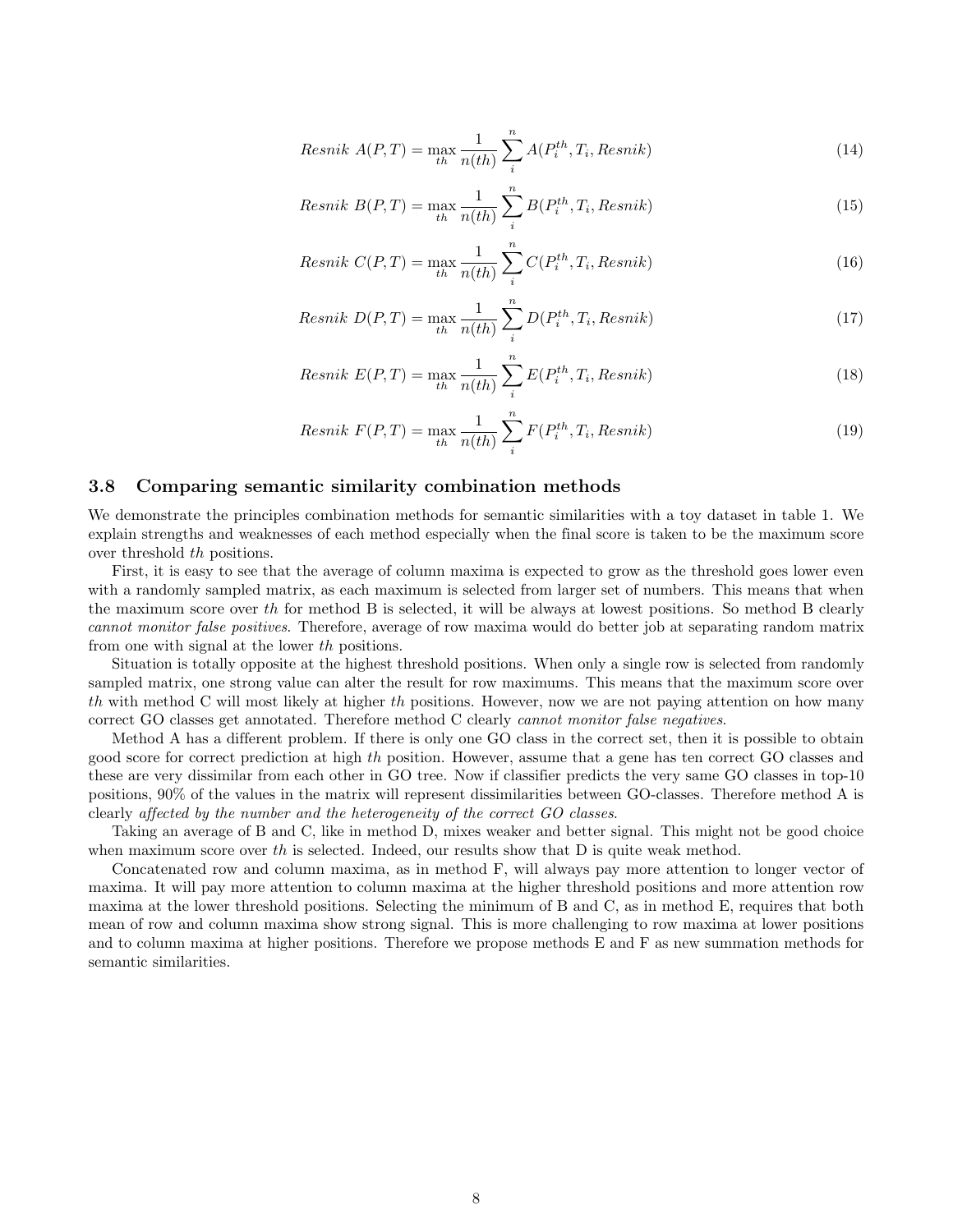|             | $GO-5$           | $GO-4$   | $GO-3$   | $GO-2$   | $GO-1$   |         |                   |         |                                       |  |
|-------------|------------------|----------|----------|----------|----------|---------|-------------------|---------|---------------------------------------|--|
| Column Max  |                  | 0.7      | $\cup$   | 0.2      | 0.6      | Row Max | classifier scores |         |                                       |  |
|             | 0.8              | 0.6      | $\cup$   | 0.2      |          | 0.8     | 0.9               | $GO-6$  | classes<br>$\sum_{\tau}$<br>Predicted |  |
|             | $\left( \right)$ | $\theta$ | $\theta$ | $\Omega$ | 0.6      | 0.6     | 0.86              | $GO-7$  |                                       |  |
| $thr = 0.8$ |                  | 0.7      | $\theta$ | $\Omega$ | $\Omega$ |         | 0.84              | $GO-5$  |                                       |  |
|             | $\theta$         | 0.2      | $\Omega$ | 0.2      | 0.1      | 0.2     | 0.8               | $GO-8$  |                                       |  |
|             | $\theta$         | $\cup$   | 0.8      | 0.2      |          | 0.8     | 0.76              | $GO-9$  |                                       |  |
|             | $\theta$         | 0        | 0.1      | $\Omega$ |          |         | 0.74              | $GO-1$  |                                       |  |
|             | 0                | 0.2      | $\Omega$ | 0.2      |          | 0.2     | 0.74              | $GO-10$ |                                       |  |
|             | 0.3              | 0.1      | 0.2      | $\theta$ | 0.1      | 0.3     | 0.7               | GO-11   |                                       |  |
|             |                  |          |          |          |          |         |                   |         |                                       |  |

(a)

Combination methods for Semantic Similarities Score for threshold

| Method abbr. | Description                                 | Equation                                                                                                               | $thr = 0.8$ $thr = 0.7$ |       |
|--------------|---------------------------------------------|------------------------------------------------------------------------------------------------------------------------|-------------------------|-------|
| А            | matrix mean                                 | $\sum_{i} \sum_{i} x_{ij} / (NM)$                                                                                      | 0.22                    | 0.19  |
| B            | mean of col.maxima                          | $\sum_{j=1}^M \max_{1 \leq i \leq N} x_{ij}/M$                                                                         | 0.5                     | 0.74  |
| C            | $\,$ mean of row $\,$ maxima                | $\sum_{i=1}^N \max_{1 \leq i \leq M} x_{ij}/N$                                                                         | 0.575                   | 0.538 |
| D            | mean of B and C                             | $(B+C)/2$                                                                                                              | 0.538                   | 0.639 |
| E            | min of B and C                              | min(B, C)                                                                                                              | 0.5                     | 0.538 |
| $\mathbf{F}$ | mean of concatenated<br>row and col. maxima | $\left(\sum_{j=1}^{M} \max_{1 \leq i \leq N} x_{ij} + \sum_{i=1}^{N} \max_{1 \leq j \leq M} x_{ij}\right)/(N+M)$ 0.533 |                         | 0.615 |

(b)

Table 1. Two tables demonstrate the different combination methods for GO semantic similarities, used here. First part shows small toy data, where rows represent predicted GO classes and columns represent correct GO classes. Predicted GO classes are ordered using the classifiers prediction score. Next, a semantic similarity measure is calculated for every in the upper matrix. Finally, a threshold value thr is defined to select accepted predictions. Lower table shows different combination methods that we tested. We show results for two threshold settings from toy data. CHECK THE RESULTS IN EXCEL. NOTICED SMALL ERRORS